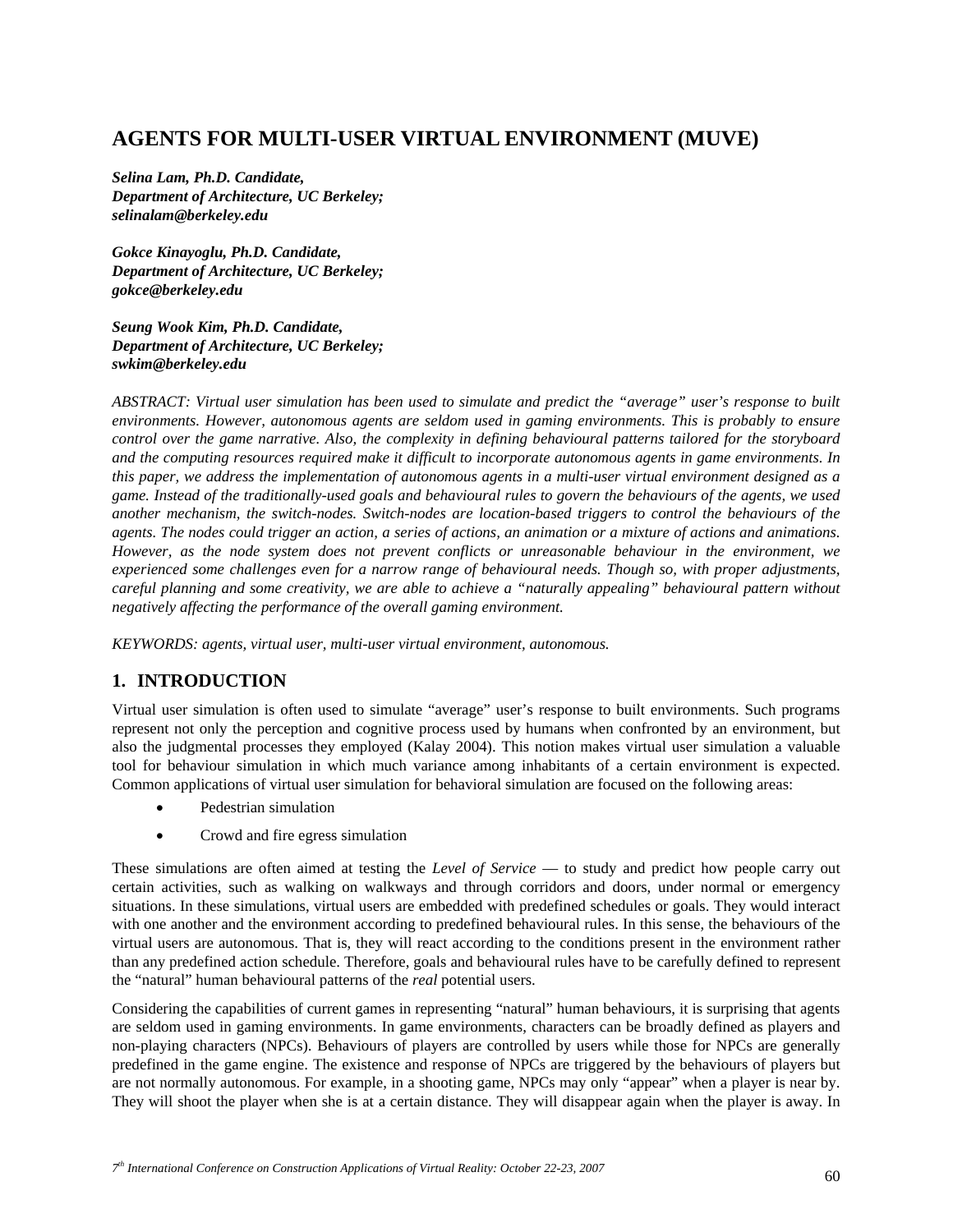fact, completely autonomous agents are seldom used in gaming environments. This is probably due to the necessity to ensure excitement in the gaming experience and to maintain control over the game's difficulty. Anyhow, it will not be fun if all the NPCs start chasing for and shooting at the player right at the beginning of the game. Also, the complexity in defining behavioural patterns tailored for the storyboard and the computing resources required make it difficult to incorporate autonomous agents in the game environment.

In this paper, we will address the implementation of autonomous agents in a multi-user gaming environment. These agents act in response to events around the environment, and have some social properties. Meanwhile, we will also address the solutions of minimizing complexity and computing resources so as to maintain a high level performance of the game itself.

## **2. BACKGROUND**

### **2.1 Virtual user simulation**

Virtual user simulation is employed as an evaluation tool to assess the performance of buildings and environments that have not been built. In that case, the buildings and environments can still be modified if the evaluation shows they are deficient in a way. This predictive approach is based on modelling both the environment and the humans who will use it, and simulating their interrelation "in action" much like electrical and mechanical engineers can "run" their designs to see how they perform under certain conditions. In these simulation models, virtual users (agents) have abilities of perceiving, knowing and responding to the environments they are situated. Such cognitive models for general human spatial behaviour simulations have been developed by Archea (1977), Glaser and Cavallin-Calanche (1999), and Kaplan & Kaplan (1982). They typically use discrete event simulation methods, where a generalized algorithm tracks minute-by-minute changes (Kalay, 2004), geometry-based approaches (Glaser and Cavallin-Calanche, 1999), or neural-nets (O'Neill, 1992). The existing computer simulations of environmental behaviour are focused on pedestrian simulation, and crowd and fire egress simulation.

#### **2.1.1 Pedestrian simulation**

Some agent-based models are driven by goals, engaging in obstacle avoidance and interaction with other agents. The agents have plans or schedules giving distinct purpose to their trips that drive them to complete some tasks, such as shopping (Haklay, O'Sullivan et al, 2001; Kerridge, Hine et al, 2001). Some other models are derived from various analogies in fluid dynamics and particle systems and also embracing key ideas from the theory of self-organization. All models emphasize the way pedestrians interact with one another and the environment they walk in. For example, Helbing, Schweitzer et al (1997) developed an active walker model, which responds to the environment as it moves around and also alters that same environment as it moves. The general rules used in these models are walking rules for interpersonal and obstacle avoidance and finding the shortest path to a predefined target. For another example, Helbing, Molnar et al (2001) used rules of shortest path, an individual desired speed, and keeping certain distance from other pedestrians and borders (Batty, 2001).

#### **2.1.2 Crowd and fire egress simulation**

Stahl (1982) and Ozel (1993) developed fire egress models, simulating the behaviour in emergency. Ozel's model uses actions (such as "go to exit") and goal modifier libraries (such as "alarm sounds") to define the behavioural rules. These libraries, in turn, use the fire event, the building configuration, and the characteristics of the people as the determinants of their rules.

## **2.2 Agents in games**

Way-finding and fire egress simulations focus on a very narrow range of human behavioural needs, and an even narrower spectrum of environmental attributes. This is because these models are mainly used to test the *Level of Service* and only include the associated behavioural needs and environmental attributes. At the other extreme, human behaviour simulation models developed by the gaming industries neglect the environment and its relationship with the humans that use it. In game environments, players and NPCs usually have only limited interaction with the environment and other humans. Even there is player-NPC interaction; it is often represented by cut-scene videos. Player's and NPC's interaction with the environment is also not well-represented. In "first-person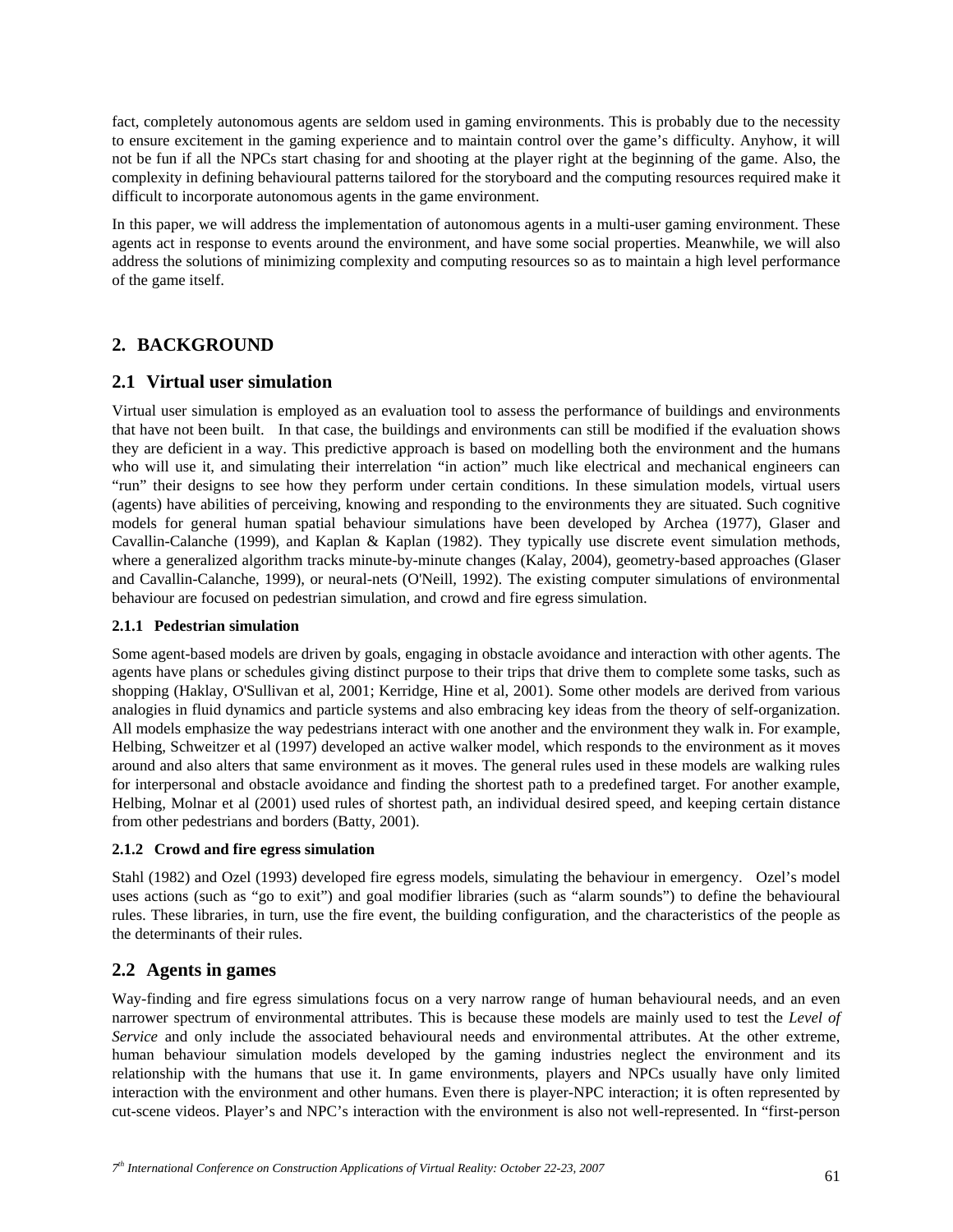shooter" games, for instance, shooting a piece of wall will not leave permanent damage on it. The piece of wall would be fine again when it is revisited. Also, NPCs will disappear a little after they get killed. They would not affect the movement of other NPCs or players even when they are still lying on the ground.

Moreover, the level of interaction is always associated with the number of NPCs. The more the NPCs, the fewer the interactions. In some games, mass population without specific goals or roles, like spectators in car racing games, are often treated as background images or videos. That is, they are not things that could be interacted with.

On the other hand, NPCs in games are only autonomous in certain limited ways. Fully autonomous NPCs will limit the control of the game in terms of gaming experience and control of difficulty. In soccer games, game players can control team mates when they are close enough. In this sense, the NPCs cannot be fully autonomous. Even when the NPCs are *free,* they will follow certain movement patterns as defined in the game engine so that it is potential for the player to switch control. The game engine indeed acts as a coach to govern the movement of all NPCs in the game environment which individual NPC cannot make decision on its own motion.

### **2.3 Essentials for agents**

 $\overline{a}$ 

The studies on virtual user simulation and games provide us some crucial considerations in the design of agents for our multi-user virtual environment. The central idea is to maintain the "naturalness" of the agents' behaviours while minimizing the computing resources. This is because when the decision making process is distributed to individual agents, the resources required to deal with one decision making is multiplied by the number of agents. If the agents' behaviour is linked to each other's actions, the required processing power increases exponentially with their number. That is, the more the number of agents, the more undesirable effects on the performance (e.g. Rendering speed, response rates and so on). Though computing power is becoming less critical with the advancement of technology, it is not practical to assume users have strong computing power in the designing stage especially when a real-time interactive performance is desired. For this reason, the model needs to have control of activity types and have an optimized mechanism for the decision making process.

Different activity types are essential for creating dynamics in the environment such that it appears as in real world situations. However, too many varieties might not be necessary in many cases. Also, fine detail activities, like facial expressions, and lip movements in talking, would be very resource intensive, yet not significantly useful for our purposes. Indeed, these fine detail activities would only be apparent when view in a very close distance. On the other hand, it is possible to combine a limited set of activities to generate a variety of different meanings. For example, two people waving hands and then moving in different directions can denote a parting event while two people waving hands and coming to a place can denote a meeting event. Therefore, the idea is to employ primary  $\alpha$ activities<sup>1</sup> to the agents. With careful selection and combination of primary activity types, we could effectively create the dynamics of the virtual environment while minimizing the computing resources. In fact, in way-finding and fire egress simulations, there is only a narrow range of human behavioural needs and thus potential activities, whereas in most game environments these needs are higher to accommodate a wider range of human social interactions.

Technically speaking, the model should have simple mechanisms for the agents to perceive and understand the environment, and to respond to it. There are several different entities in a multi-user virtual environment and each entity has its own properties. Agents have to understand the environment correctly so that it could react based on appropriate behavioural rules. Therefore, if the environment, perception mechanism and the behavioural rules are all too complicated, the efficiency of the decision making process will be negatively affected.

## **3. THE MULTI-USER VIRTUAL ENVIRONMENT (MUVE)**

The multi-user virtual environment so described is a reconstruction of the 7th Street in West Oakland, California in the 1940s and 1950s.

*<sup>7</sup>th International Conference on Construction Applications of Virtual Reality: October 22-23, 2007* <sup>62</sup>

 $<sup>1</sup>$  Primary activities are activities which could be identified visually in a distance. Examples include walking, sitting,</sup> standing, and waving etc.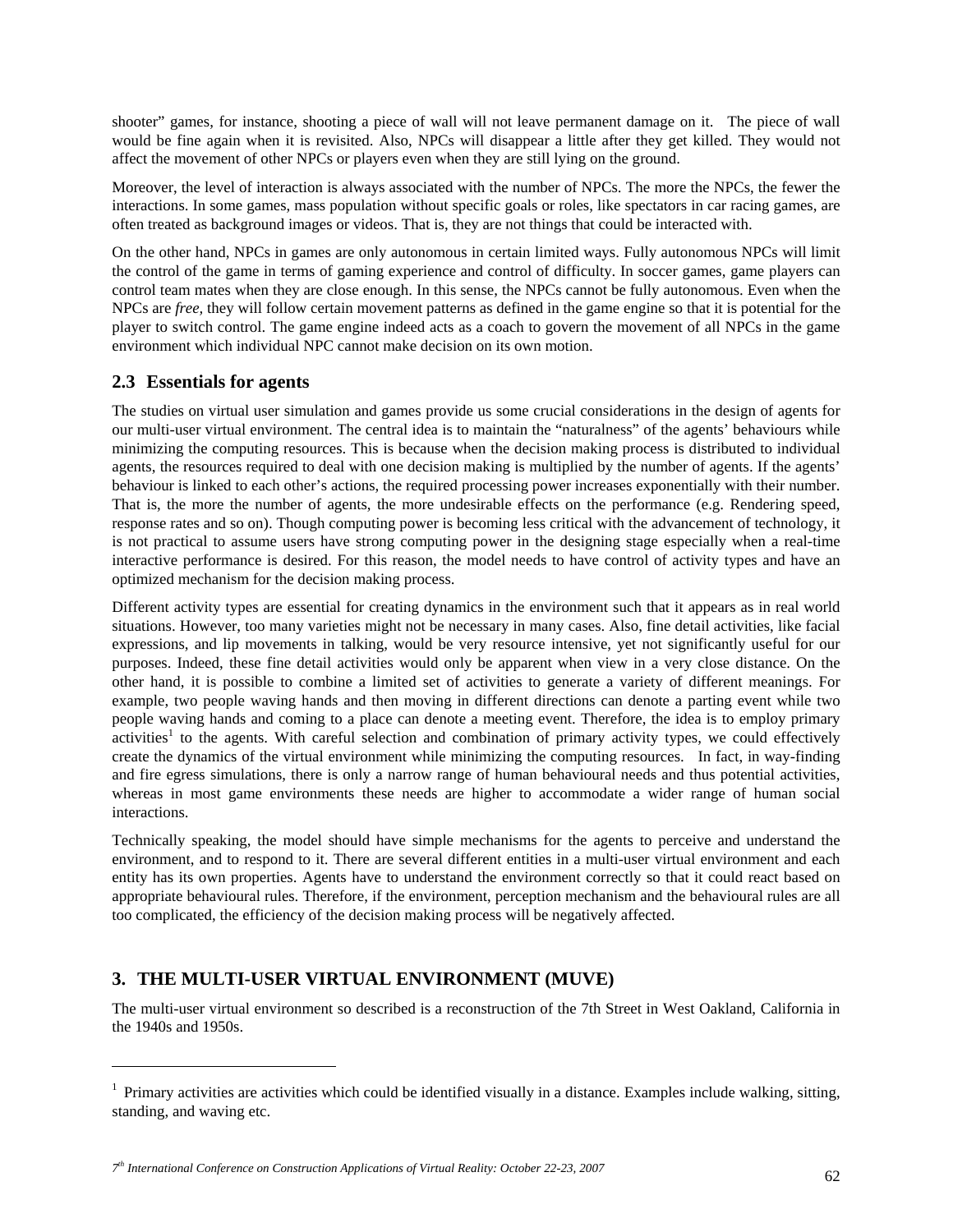In the 1940s and 1950s, 7th Street in West Oakland was a bustling commercial district, anchored by dozens of jazz and blues clubs that earned it a reputation as a West Coast rival of the Harlem music scene. With its proximity to Oakland's waterfront, it hosted a large number of African Americans from the South who used to work in the naval shipyards during the war, and stationed at the military bases along the bay. The jazz and blues sounds from them blossomed the  $7<sup>th</sup>$  Street. Most of the legendary blues and jazz singers and musicians, as well as soul and rhythm and blues artists, performed at the clubs, including Jimmie McCracklin, Sugar Pie DeSanto and Ivory Joe Hunter. In fact, many musicians got their start performing at the 7th Street clubs, defining a distinct Oakland blues sound and signing their first records with local music promoters like Bob Geddins and his Big Town recording studio and production company.



*FIG. 1: Slim Jenkins bar/restaurant, West Oakland, c. 1950 (Photo courtesy of the African American Museum).* 

Complementing the clubs were numerous other business establishments up and down an eight-block stretch of 7th Street, all of which made it one of Oakland's major commercial and retail centers at the time. The street was home to colorful characters such as "The Reverend" who, along with his wife, preached from street corners, and Charles "Raincoat Jones"—a former bootlegger turned loan shark and dice game operator—who was known as the unofficial mayor of 7th Street and helped finance some of the jazz and blues clubs.

By the mid 1960s, there had been great changes in the area that a remarkable part of this Oakland's heritage was destroyed. In the 1950's, an elevated highway, the Cypress Freeway, was built. It sliced across the 7th Street and effectively isolated it from the city's downtown. In the 1960s, an elevated structure, the Bay Area Rapid Transit (BART) rail and subway system was constructed which created a huge eyesore and deafening noise from passing trains. In more or less the same time, a stretch of several blocks along one side of 7th Street was removed to host a 12-square-block U.S. Postal Service distribution facility. Later in 1989, the Cypress Freeway collapsed during the Loma Prieta earthquake. It was then torn down and the freeway was re-routed around 7th Street, the fruit of community pressure.

Today, the street is marked by boarded up buildings and empty lots and plagued by drug dealing and crime. Only a scattering of businesses now exist along 7th Street. The only remaining music club from the 1950s is Esther's Orbit Room. A walk down the 7th Street reveals almost no hint of the vitality of the area and the once thriving jazz and blues club scene.

From 2005, the Digital Design Research Group at the Department of Architecture of the University of California, Berkeley, has been reconstructing the 7th Street into a multi-user virtual environment (MUVE) (FIG. 2). In this environment, multiple players could participate in the jazz scene simultaneously through internet connections. They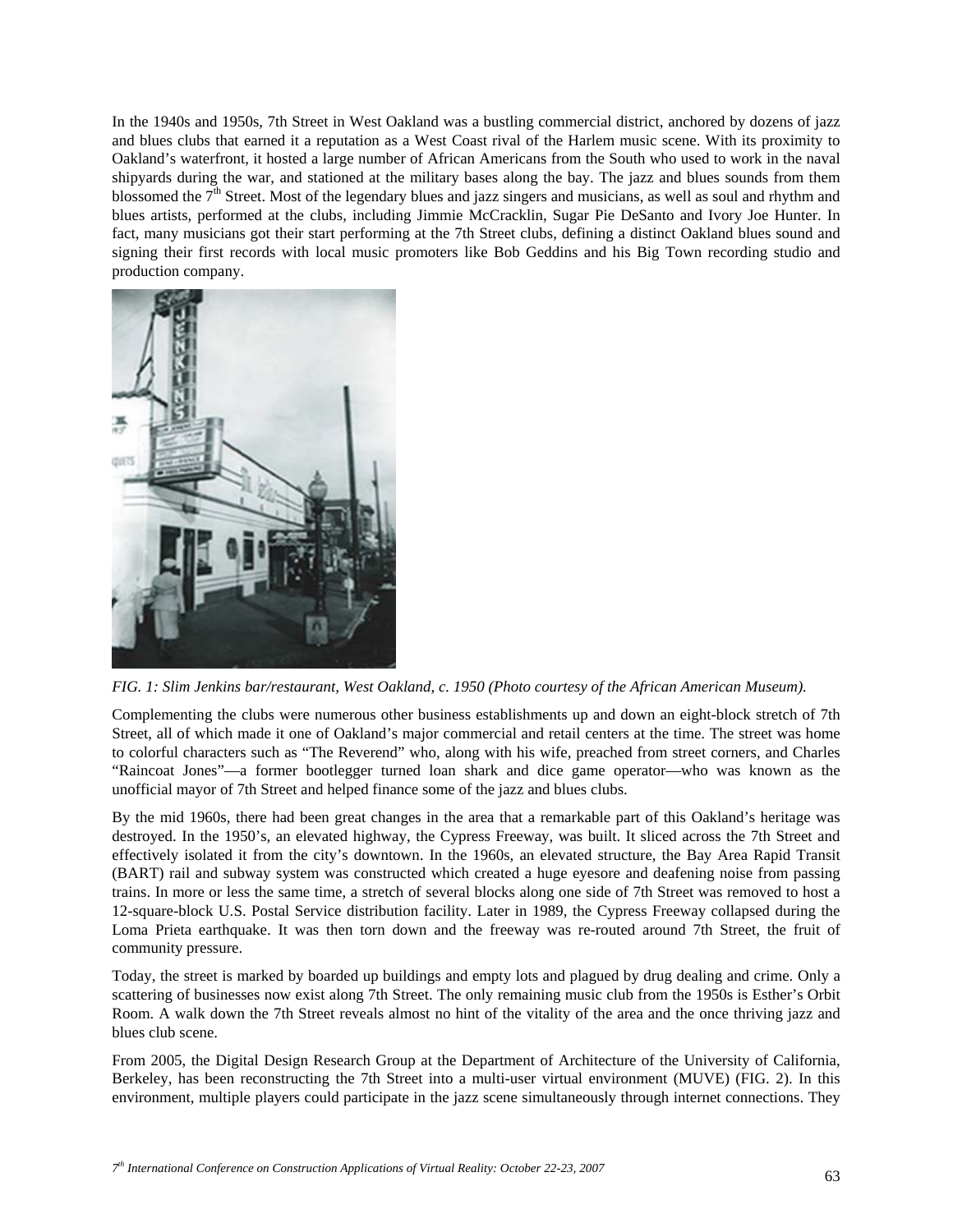can explore, interact with the environment, characters and other fellow players. Players can then obtain information about the history of the environment through all these interactions. The aim is to provide an entertaining educational tool for young people to learn about the splendid history of West Oakland in its 1940s and 1950s. Although the environment we designed is technically speaking a Multi User Virtual Environment it also entails some aspects of a "3D adventure" game. This increases the engagement and appeal of the environment, hopefully to result in a better educational performance.



*FIG. 2: Two views from the reconstructed 7th Street.* 

## **4. THE AGENTS**

In this MUVE, we intended to automate the behaviours for all moving entities which include people and vehicles. However, it would not have been practical to employ a fully distributed autonomous behaviour algorithm, since this would have required a real-time computation of hundreds of bots simultaneously present in the game. Therefore, we developed an optimized model to simulate autonomous behaviour.

As the first line of our optimization efforts, we differentiated the bots from NPCs. Bots are the moving agents which have no direct interaction with the player, but just exist to populate the environment. NPCs, however, are special characters like "Raincoat Jones", with which the players need to interact. NPCs will need to follow a predefined interaction and conversation script so that they could react appropriately to the players.

In addition to the bots and NPC's, to enhance the dynamic feeling of this commercial district, we introduced running cars and trams in the environment. Since they will not interact with the players, they act as background props like the bots. Therefore it is suitable for them to be designed as autonomous objects. A note is that we also introduced parked cars on the sides of the streets. We treat parked cars as other street features like lamp posts and post boxes which are stationary and will not interact with other humans and vehicles in the environment, while the moving cars, trams and bots will be dynamic components of the environment which will be responsive to the players' actions and other environmental dynamics.

## **4.1 Mechanisms of the agents**

Previous studies on agents typically include goals and behavioural rules for agents so that they could behave in a sensible way in the environment. In this MUVE, agents with autonomy are background objects that do not really need any specific goals. In terms of intelligence, we only expect them to possess the following behavioural capabilities:

- *Detour* or *stop and wait* when meet obstacles on path (for both bots and vehicles)
- *Turn left/ turn right / go forward* at street corners (for both bots and vehicles)
- *Find* seats available (for bots, inside bars)
- *Meet* with people (for bots, on street and inside bars)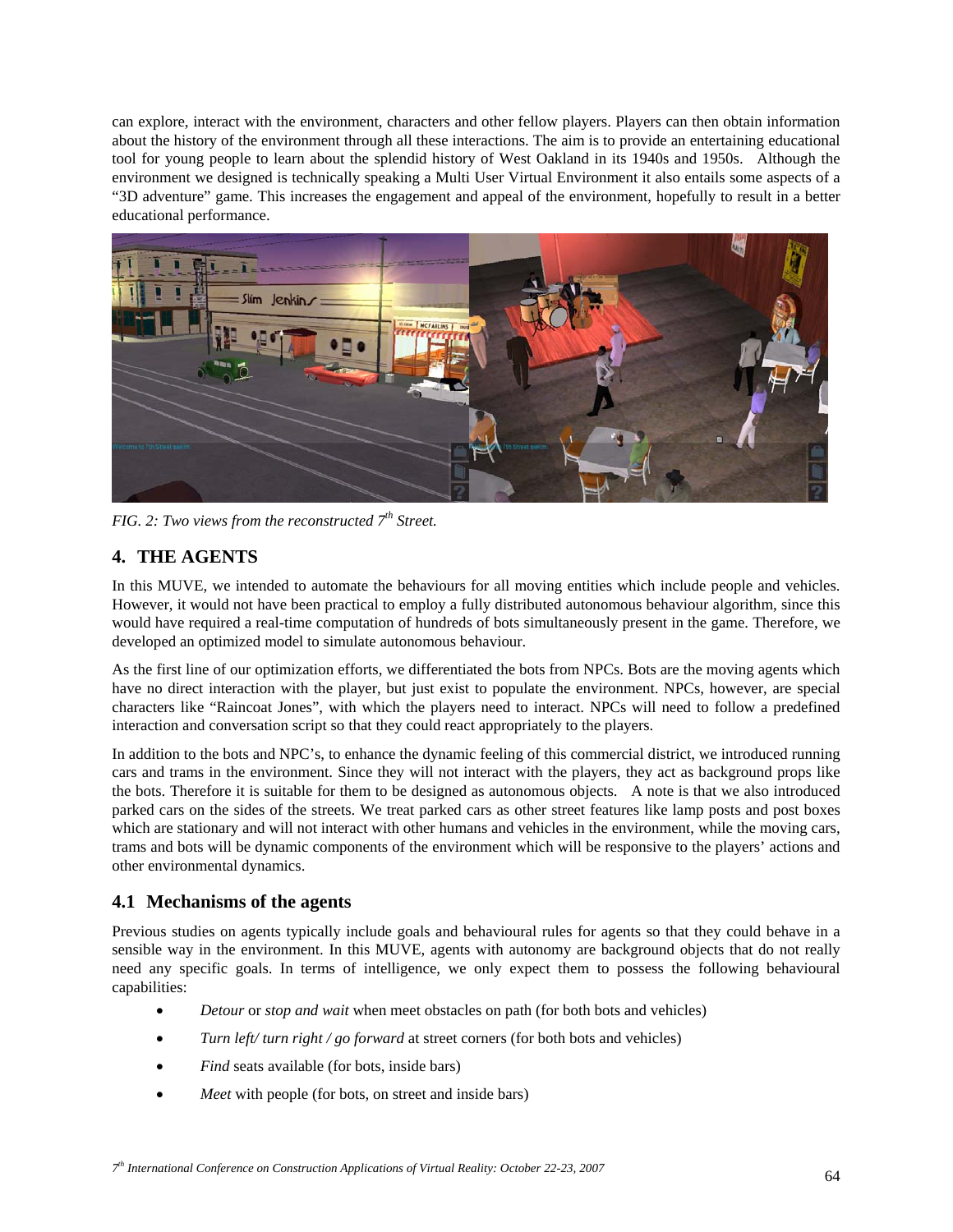As there is only very few intelligence for the dynamics to achieve, instead of behavioural rules and the demanding distributed real-time decision making systems, we introduced another concept for the autonomy of the agents, the *switch-nodes*. These nodes are points that give information to the background dynamics on available choices and the associated probabilities at that particular point of interest. FIG. 3 shows some nodes on street corners. The node on the lower left corner shows three options on the route from which the agents could choose. It is possible for us to define the probability distribution of bots crossing the road versus ones turning at the street corner.



*FIG. 3: Nodes on street corners.* 

As we are omitting the goals, there will be no endings for the lives of the agents. The agents will continue their actions until they arrive at the nodes. They will then make decisions at the nodes based on the available choices and the probabilities associated with each choice. With careful placement and arrangement of the nodes, we can make the agents move around in the environment and behave according to the storyboard in the scene. The decision making algorithm is located within the nodes. Instead of requiring every agent to make continuous context-aware decisions, this method efficiently distributes the responsibility of making decisions between the agent and the node.

## **4.2 The switch-nodes**

In this MUVE, the switch-nodes are location-based triggers to possible behaviours of the agents. The nodes could trigger an action, a series of actions, an animation or a mixture of actions and animations. Decisions are made by the usage of a randomization function, where probability of each choice is weighted by distribution preferences. (FIG. 4) There are several advantages of using this system instead of, or even in conjunction with, an agent-based artificial intelligence function. The nodes provide 1)agent-independent behaviour patterns, shared by many agents, 2)a context-based behaviour palette. 3)parameterization of behaviour probabilities in response to environmental dynamics and agent-based preferences, 4)and the possibility of a branched organization, avoiding repetition and ensuring variability in actions.

| <b>Variability function</b> | Probability % | <b>Action Trigger</b>      |
|-----------------------------|---------------|----------------------------|
| f(E,a)                      | 40%           | <b>WALK TO</b> barnode1    |
| f(E,a)                      | 30%           | <b>WALK TO streetnode4</b> |
| fixed                       | 10%           | PAUSE for 30 seconds.      |
| f(a)                        | 10%           | ANIMATE "WaveHand"         |
| (a)                         | 10%           | ANIMATE "LookAround"       |

*FIG. 4: Behaviour distribution table of a sample switch-node.* 

As shown by the table above, an action could be simply as "go to node *n*" or "pause 30 seconds". An animation could be "wave hand", "dance", or "play music". A combination of different actions and animations could create an endless variety of possibilities for the scene. There is also instruction in the nodes linking one node to the next, allowing for us to pre-design complex walk-paths. The agents could then go through series of actions and behave differently depending on the nodes and the choices they make. Moreover, the probability distributions of the variety of actions can be determined through parametric functions (*f*) that take environmental variables (E) or personal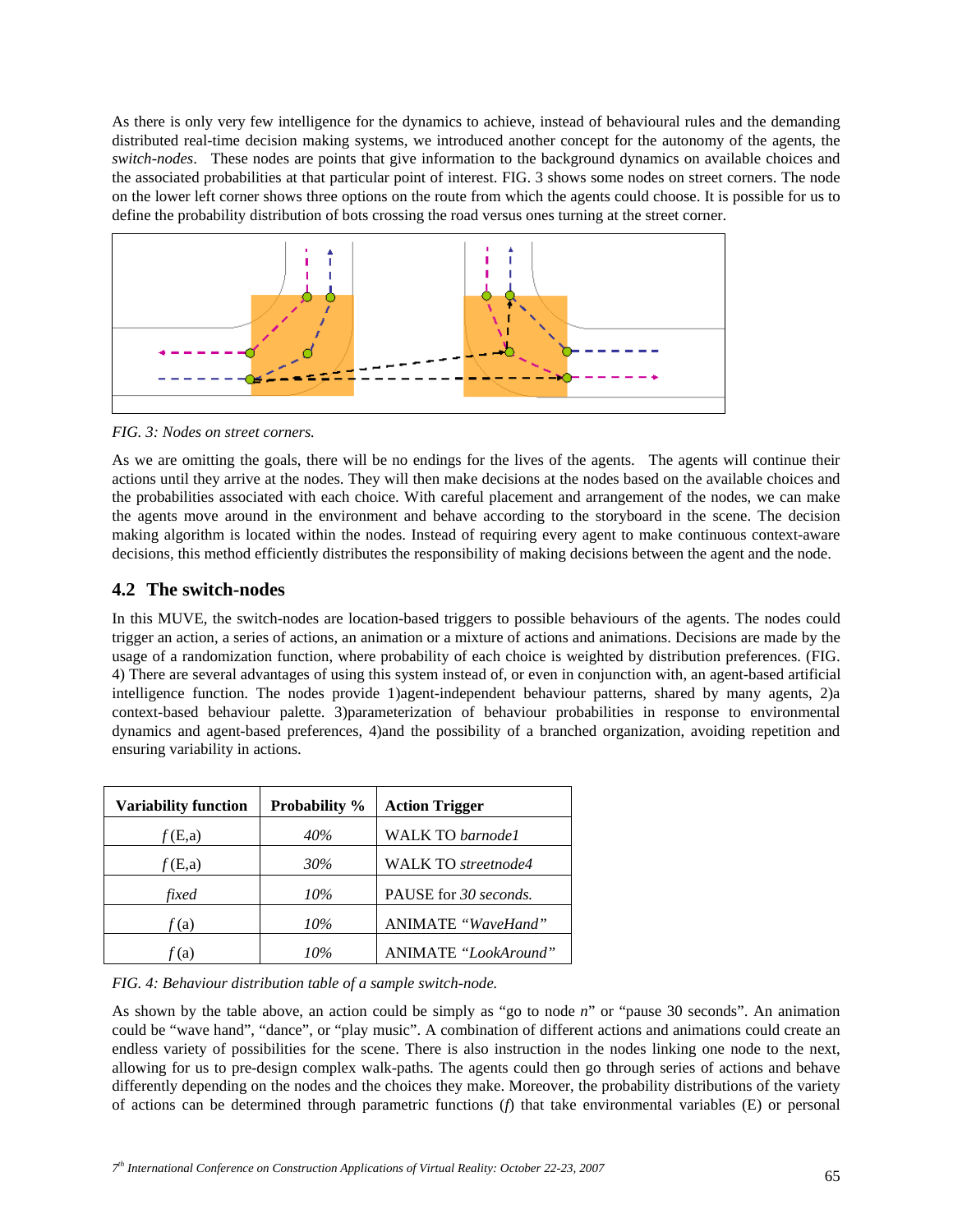characteristics and preferences of an individual agent (a) into the equation. As an illustration, a node located at the entrance of a bar can direct more bots into the bar when it is night time, or when the band is playing inside, while the same node can direct more bots out when the show is over. Another node can direct female avatars into one action, while males into another, for example in a clothing store where sections are divided by gender.

FIG. 5 shows one circle of the live of a bot. In this circle, the bot goes through series of activities at each node, like going to a bar, taking a seat, drinking and dancing. At a certain node, he will go to another node which he would start another circle of life. In this sense, the nodes are intertwined in a loop that the life of the bot will go on and on until the end of the game.



*FIG. 4: The life-cycle of a sample bot.* 

# **5. CHALLENGES OF THE DESIGN**

In this MUVE, we only use switch-nodes to govern the behaviour of the agents. The agents do not have individual goals or a concrete set of behavioural rules to prevent the possibility of conflicts or unreasonable behaviour in the environment. As a result, we came up with some challenges which we need to deal with very carefully.

## **5.1 Conflicts of basic interactions**

There are buildings, street features, people and vehicles in the scene. When the agents move around, there is a chance that they might collide with the fixtures or other moving objects on the way. Meanwhile, connections between nodes are in straight lines which the agents will not detour when there is an obstacle on the way. A reasonable method to detect obstacles and trigger appropriate actions to avoid collisions may be needed. A careful planning of the nodes and actions might prevent or minimize collisions, but it might become problematic when the number of objects in the scene is increased.

### **5.1.1 Moving vs. static entities**

Collisions with static objects only happen when the object is accidentally placed on the bot's path. Although this should be avoided by design, the agents can also incorporate an algorithm to detour when they encounter a stationary object, like a wall or a light post on the way.

### **5.1.2 Bots vs. running vehicles**

There are also chances that avatars or bots would cross the road while there are vehicles running. In this case, the nodes on each side of the street can act like traffic lights, stopping the vehicle traffic while there are pedestrians crossing the road or directing bots to cross the road while there are no vehicles coming.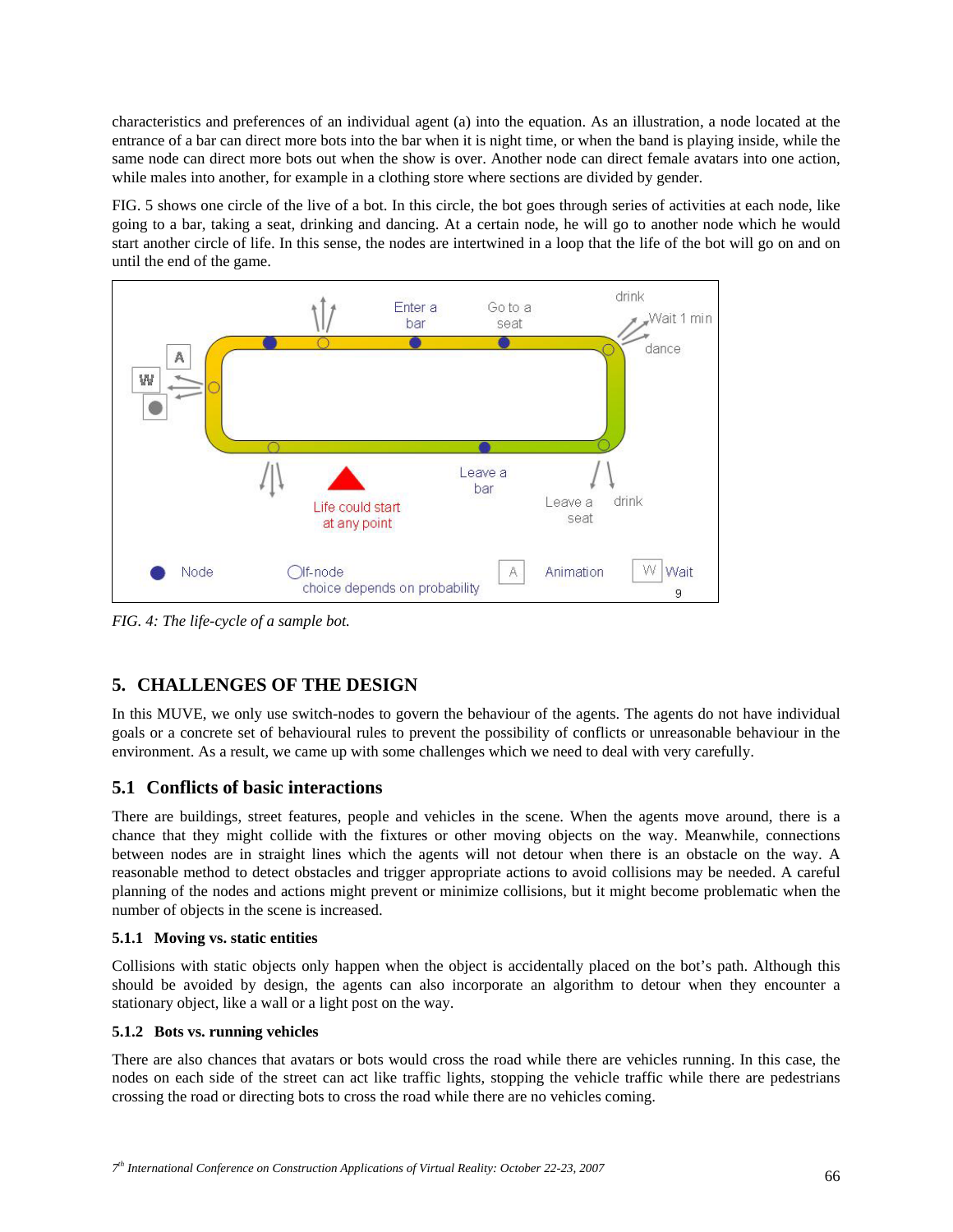#### **5.1.3 Bots vs. bots**

Crossing interactions between bots are trickier. As mentioned, the bots will not detour when there is an obstacle on their path. Therefore, it is inevitable for bots to cross through each other when the population increases. The same principles for the running vehicles, employing intelligent "traffic light" nodes, do not work in this case. Therefore, we disabled collisions between bots so that they will *cross* through each other like ghosts in the chance that they share intersecting paths. As the duration is very short, and the likelihood of such collisions was minimized by design, this solution did not impose any awkward feeling. In a way, it looks pretty "natural" to the players.

### **5.2 "Naturalness" behavioural pattern**

A big challenge of using agents without goals and rules is to create varieties in the scene so that it does not look like having zombies running around in the environment. To achieve variation, one method is to include options as specified within the nodes that agents would not behave the same way even they reach the same node. At a macro scale, the routes taken by all the agents will not be identical, so as the experience throughout the trip will never be the same.

Another way is to vary the speed of the agents. With different speeds, two agents walking in the same direction would not appear as robots with synchronized motions.

The third method is to start the lives of the agents at different positions in the scene. At time 0, the agents are distributed all around the environment, some on the 7<sup>th</sup> Streets and some on the minor streets. There will be some other bots distributed in the bars and other buildings. All the agents face different directions and start to move forward when the game starts and their activities will be changed upon arrival at the next node.

### **5.3 Social components**

 $7<sup>th</sup>$  Street was famous for its richness in cultural and commercial activities. People would go to the bars and clubs in groups. They will also meet on the street and may even talk for a while on the street. Therefore, it would be sensible to include some social characteristics on the street. At the beginning, we placed continuous social activities on the street which are not really autonomous. An example is that we put a group of kids jumping around on a street corner to create the scene of a group of children playing on the street.

On the other hand, we would also like to include meeting and parting events. For this reason, we specified some nodes on the street where bots could gather in groups and part. To simplify the process, the bots would *not* know who they are meeting. They will just choose to meet with others at the nodes. In fact, it is not necessary to decide in advance on which bots will meet each other since it is never apparent on the street that *Bot A* might know *Bot B*.

To characterize the meeting and parting behaviour, we intended to use a combination of simple activities in the representation. For meeting, the bots will wave to each other and stop for a while. At this point, the bots will be gathered next to each other to denote a meeting acquaintance. The same principle is applied to parting events. The group would stop for a while, engage in idle conversation, wave to each other and move in a different direction.

### **5.4 Computing resources**

In this MUVE, all of the background objects are situated in the environment since the beginning of the game. They do not appear as players are nearby. Also, we have carefully designed the mechanism so that the autonomous background objects would not use a large amount of resources in order not to affect the performance of the game. Therefore, apart from the nodes mechanism, we have few other means to control the consumption of computing resources.

- Various levels-of-detail for objects in the scene. The detail levels of the objects would increase as they become closer in the view.
- Careful planning of nodes. In the environment, the players mainly move along the  $7<sup>th</sup>$  Street. Therefore, the nodes are carefully planned such that the agents would stay in *viewable* areas in the environment. This could greatly reduce the number of agents to be located in the environment.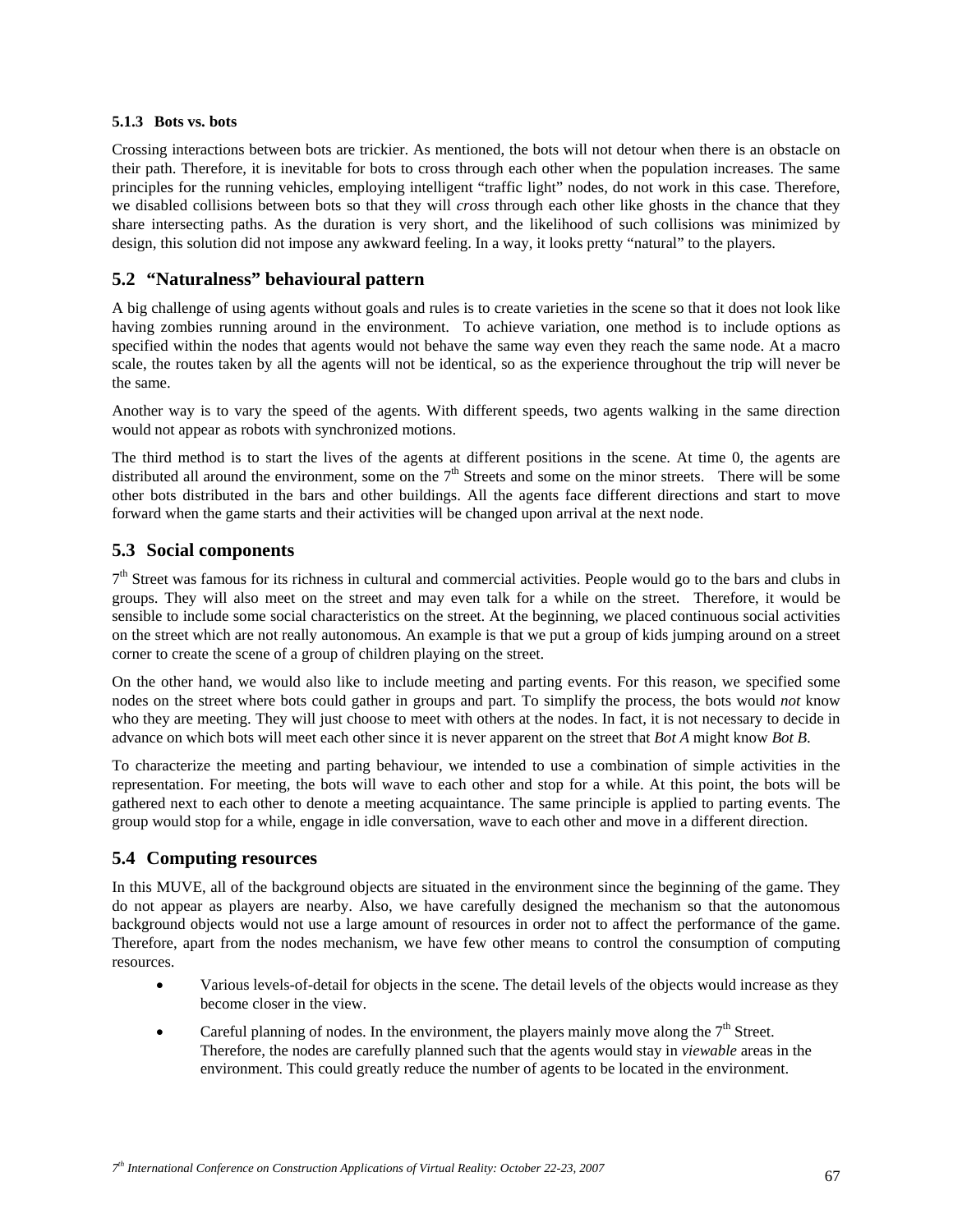• Create complex behaviour by combination of simple activities. Instead of creating a big pool of activities to accommodate all possible behaviours, we intended to use combinations of simple activities to represent different human behaviours in the scene. These activities are clustered around nodes according to the specifics of the contexts that the nodes are placed in. Currently, we only include mutually exclusive motions like sitting, standing, walking and dancing for bots. Combining with other, but not mutually exclusive, motions like waving, getting and drinking, we have created many behavioural varieties in the scene.

#### **6. CONCLUSION**

In the process of reconstructing the bustling commercial district of  $7<sup>th</sup>$  Street in West Oakland, California, in its 1940s and 1950s, we attempted to employ autonomy for background objects which include bots and running vehicles. Instead of using goals and behavioural rules which are traditionally used in virtual user simulation, we used another mechanism, the switch-nodes, to govern the behaviours of the agents in the environment. The nodes system differs from goals and behavioural rules in this sense that it does not fully distribute the autonomy to the agents. In our case, this is advantageous as we do not want the background dynamics to impose too much computation load for the system.

Though so, we also experienced some challenges as the node system does not prevent conflicts or unreasonable behaviour in the environment even for a narrow range of behavioural needs. Nevertheless, with some adjustments, careful planning and some creativity, we were able to achieve "naturally appealing" behavioural patterns without receiving a significant penalty on the overall gaming performance.

### **7. FUTURE PLANS**

Currently, the game is still under development and we are introducing more stories, quests and activities in the MUVE. At the same time, we are introducing more nodes to enrich the environment. The behaviour directed by the nodes can change according to the changes in the environment or individual characteristics of the agents. However, we did not have the chance to utilize this functionality to the fullest extent yet. In the coming future, we hope to increase the dynamics in the environment by employing more variables in the nodes that change according to the changes in the environment. In this case, we would be able to introduce "peak hours" for the street, along with having other possibilities for the dynamic manipulation of the social scene of the environment. This would provide a greater flexibility in the game development and different gaming experiences for the users.

At the same time, more research will be done on the social behaviour of the pedestrians. The first objective is to include more varieties of social activities on the  $7<sup>th</sup>$  Street which used to be a very popular urban environment. The second objective is to fine tune the behaviours of the bots to make them more "human like". For example, introducing more body movements for bots talking to each other.

### **8. ACKNOWLEDGMENTS**

The project is the production of a collaboration between the Architecture Department's Digital Design Research Group and the Graduate School of Journalism. The study has been awarded the Knight News Challenge Grant. We particularly need to thank Prof. Yehuda Kalay and Prof. Grabowicz for their lead of the project. We also thank for those who worked in avatar design, modelling and animation, especially Ahmed El Antably and Mao Ye.

#### **9. REFERENCES**

Archea, J. (1977). "The Place of Architectural Factors in Behavioral Theories of Privacy". *Journal of Social Issues* 33:3. Blackwell Publishers.